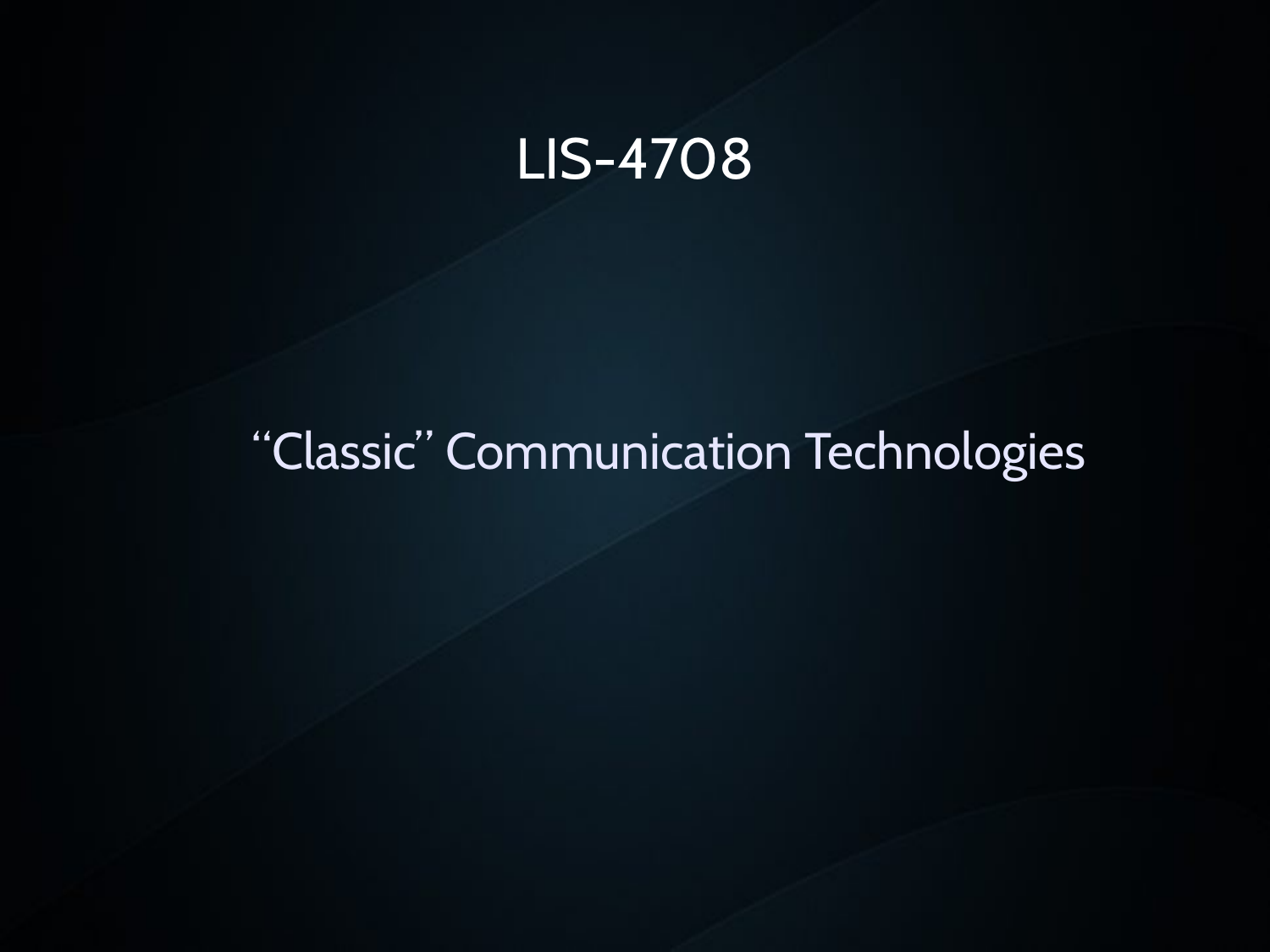#### Classic communication technology

Asynchronous

v.

#### Synchronous?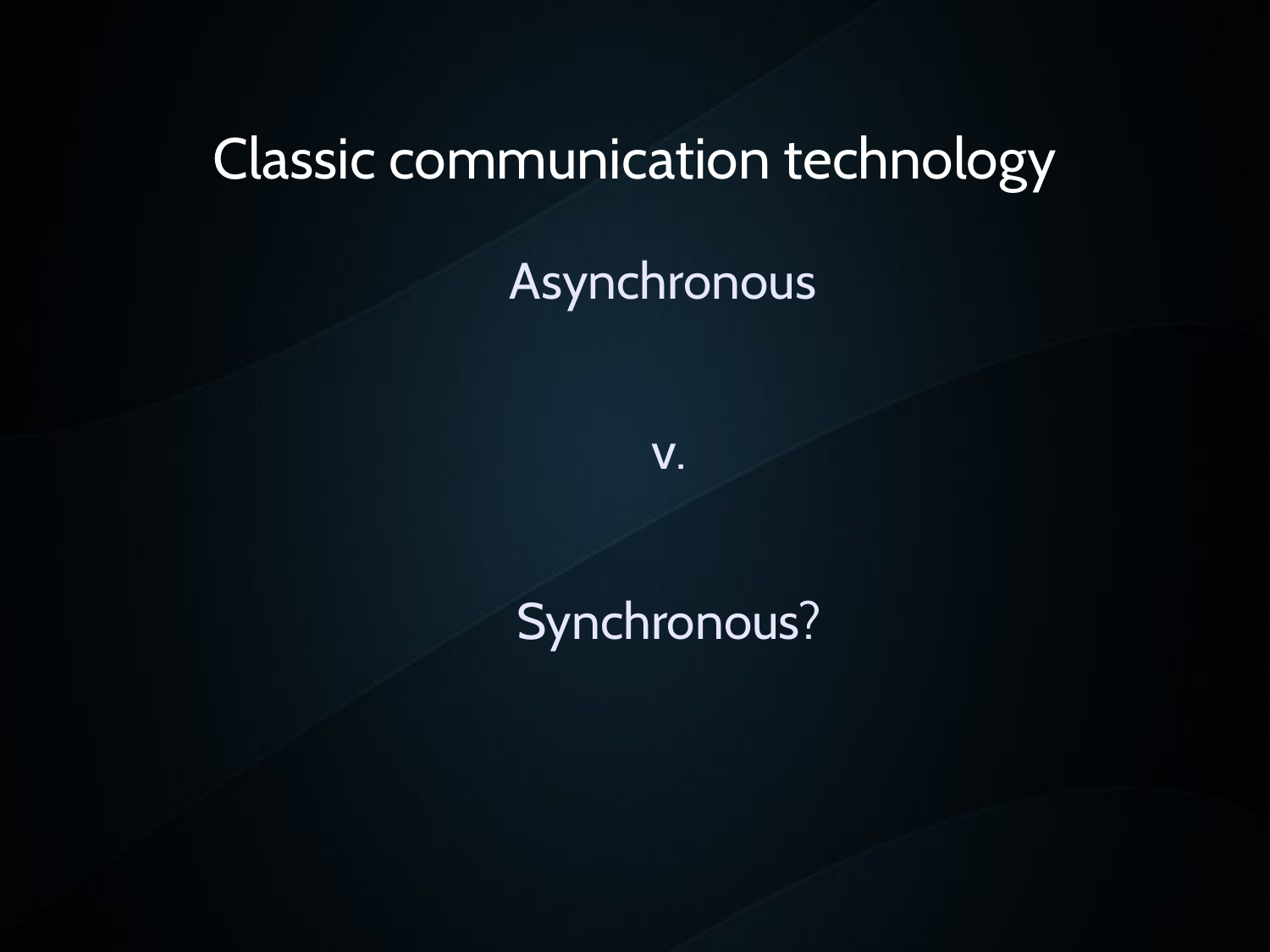### Asynchronous

Snail Mail, really. Still has its uses:

- If specifically requested
- (Very) Formal Occasions or Documents

• Old People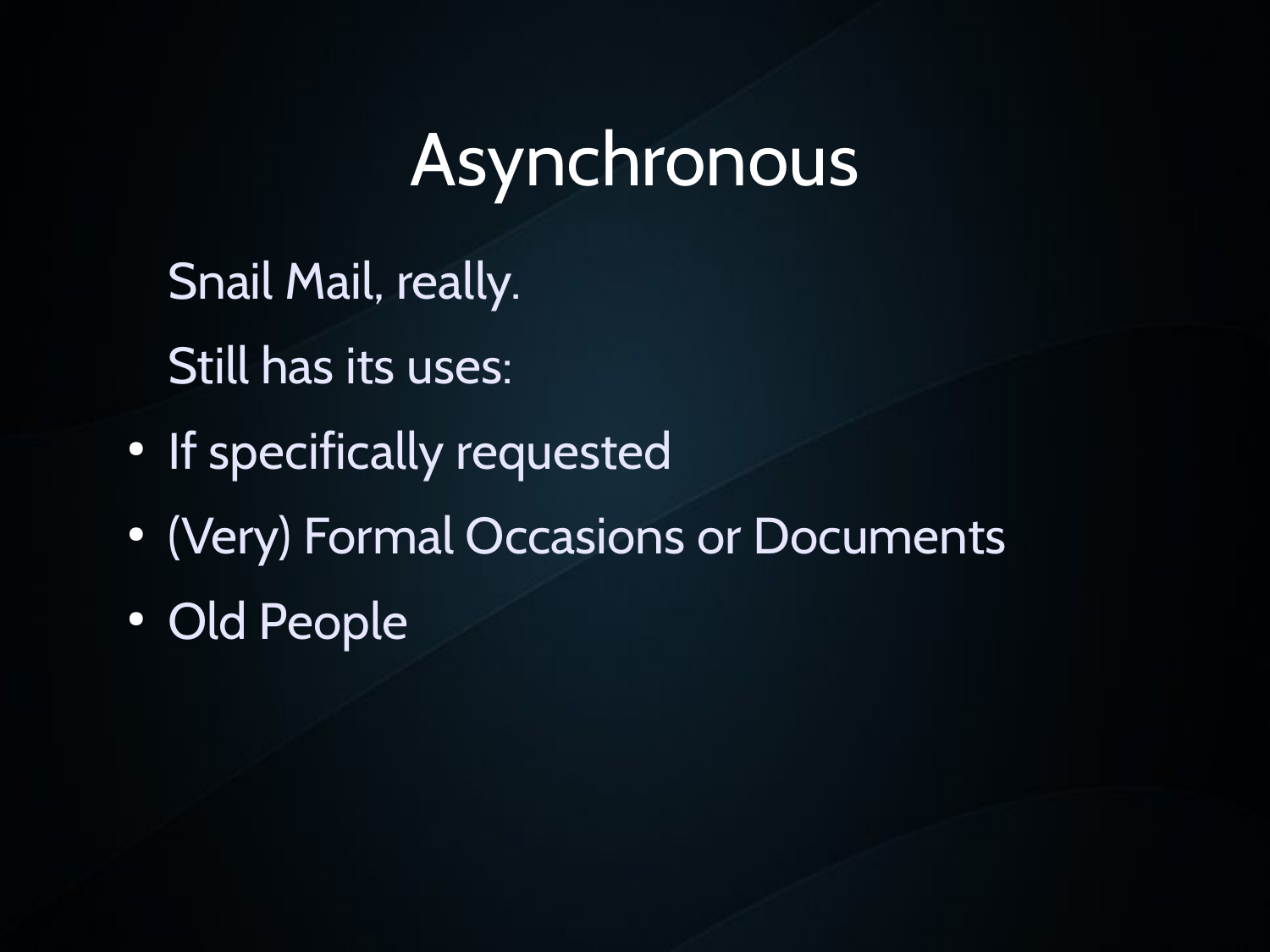## Synchronous

#### TALKING!

More on this later...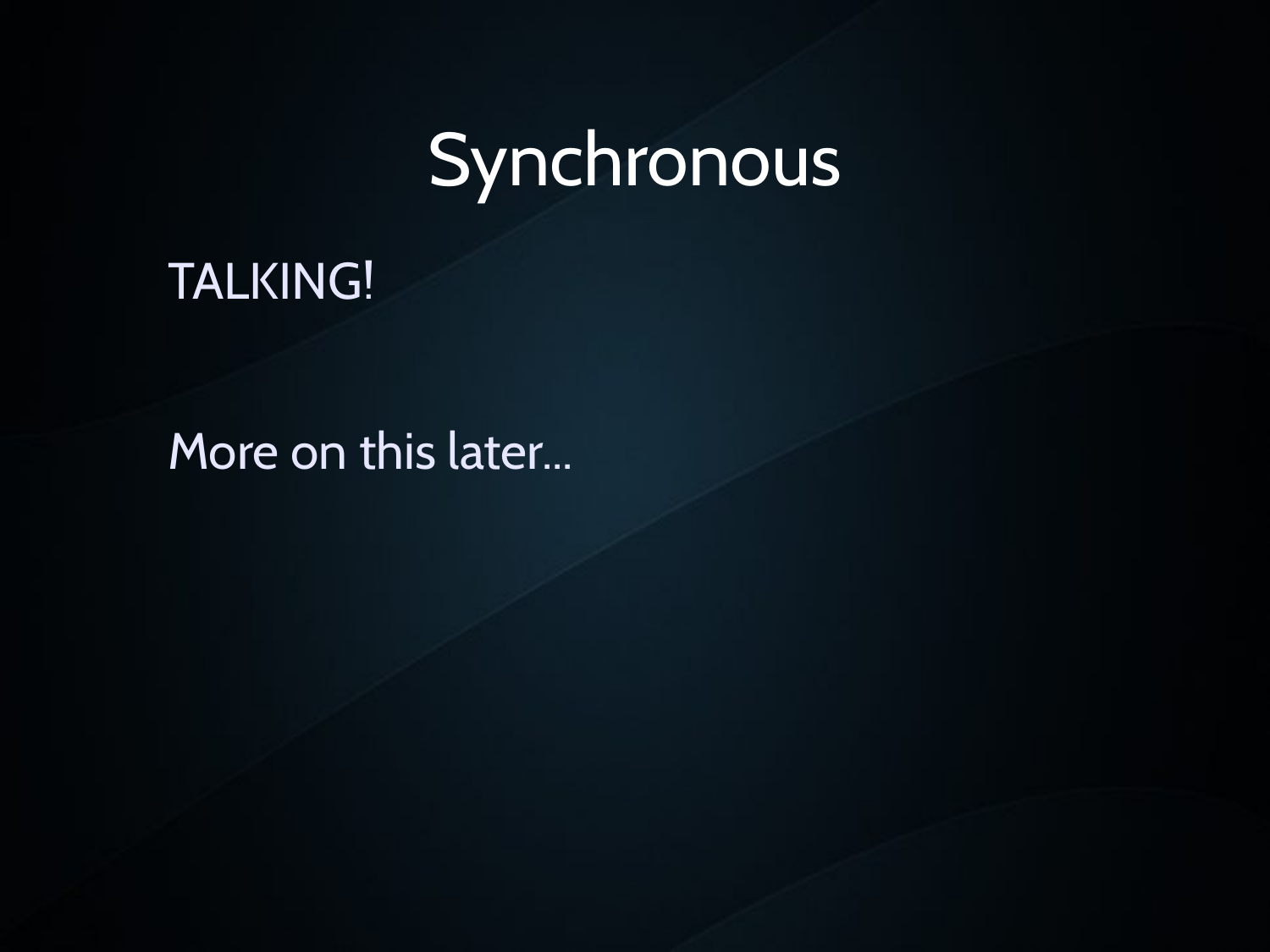## **Synchronous**

Telephone – Best for

- Greater privacy
- Clarity
- Expecting "back and forth"
- Gravity
- Some people just like it better.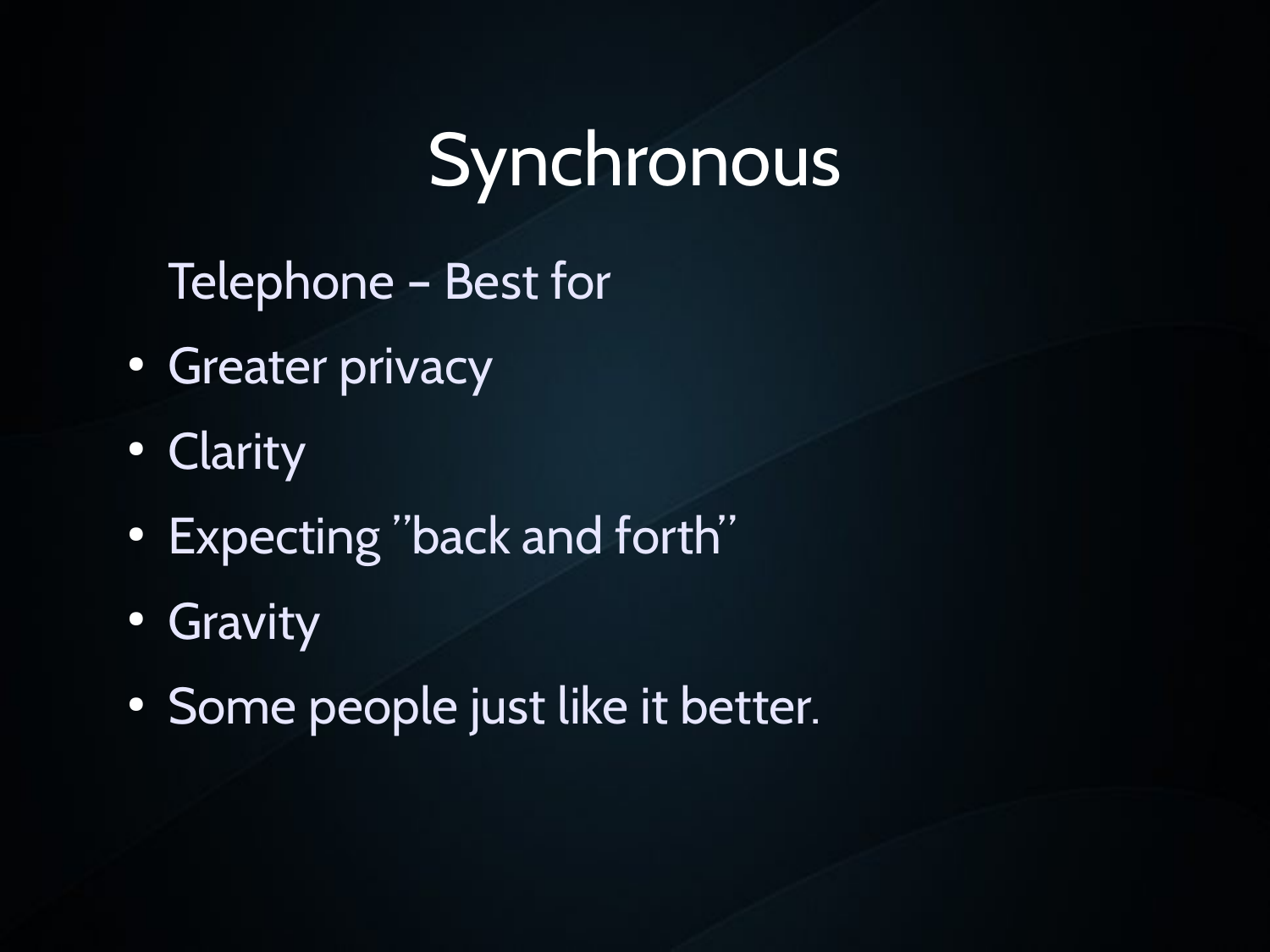### Telephone, cont'd

Note the telephone is evolving, as the telephone itself evolves.

*"You have reached the voice mail of \_\_\_ please leave a message at the tone* 

*v.* 

*"This is \_\_\_, leave a message*"

(even, "Hello!")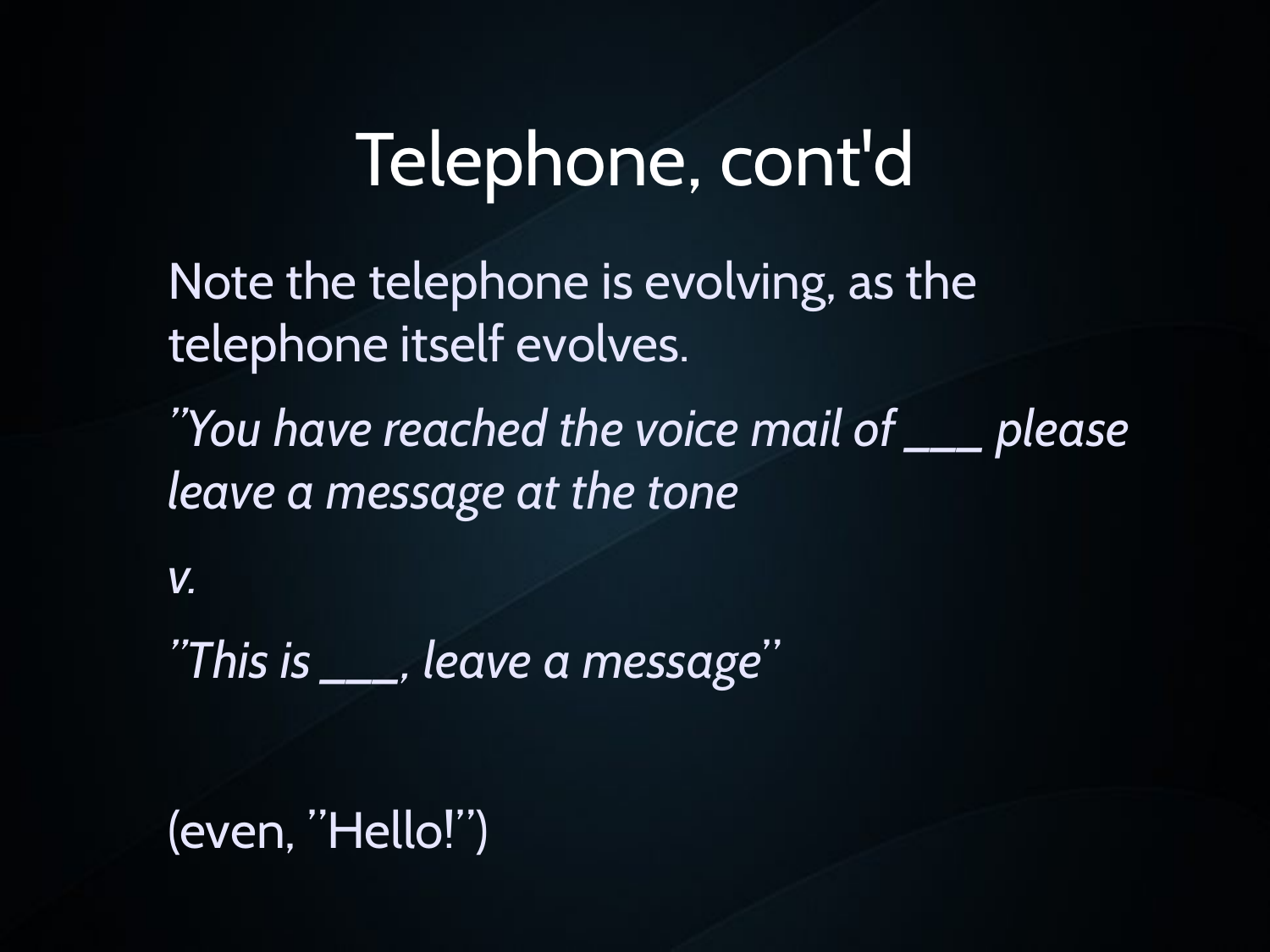### Other Synchronous

IMing (Messenger/Chate et al, what do we even call this now?)

Video chat ?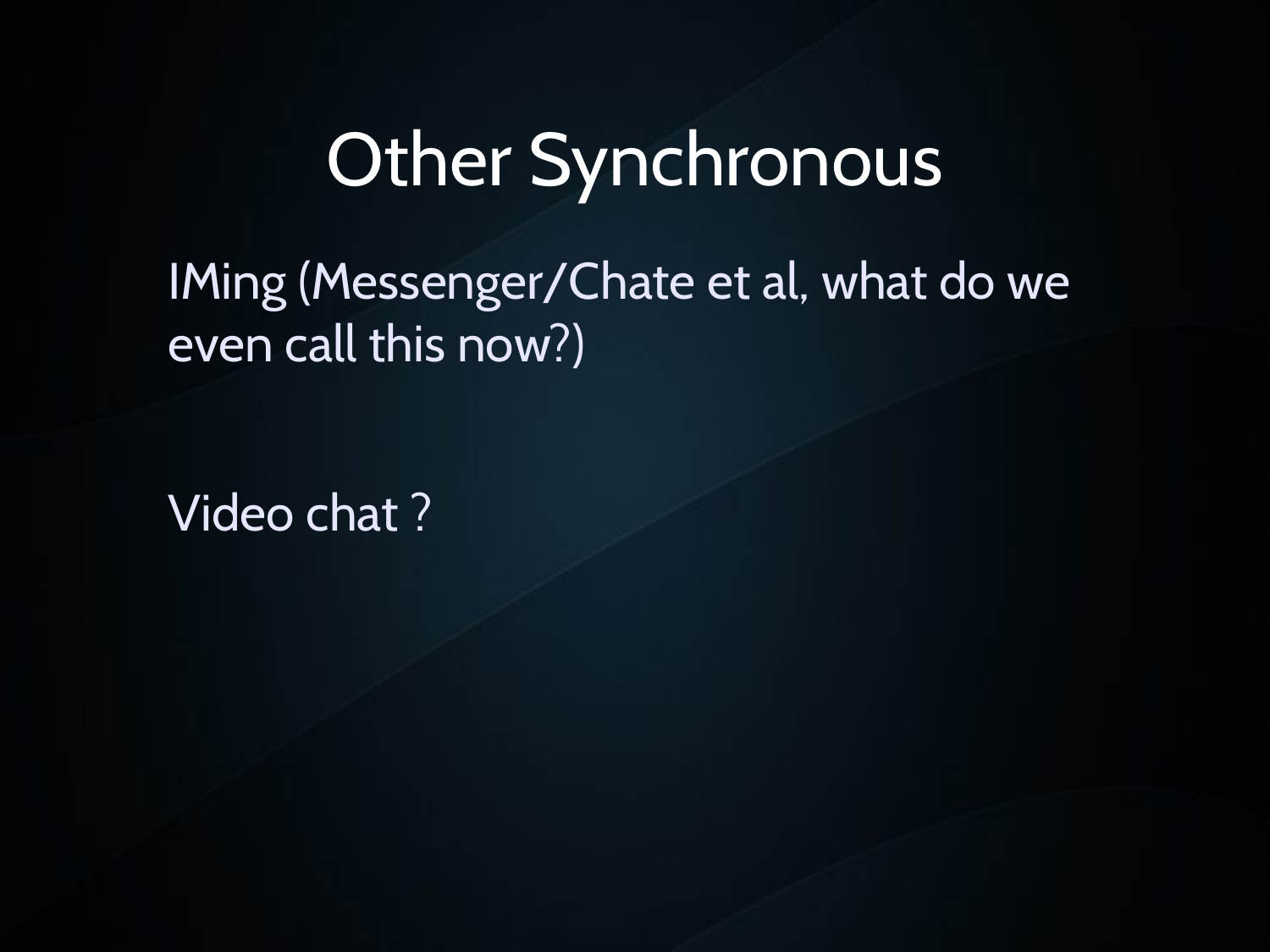## Other mediums

(look at all these question marks!)

#### TEXTING?

- Occasionally a solid email substitute, less preferred as a first-time thing?
- TXTSPEAK? LOL, prolly not?
- Other abbreviations, e.g. Y/N? OK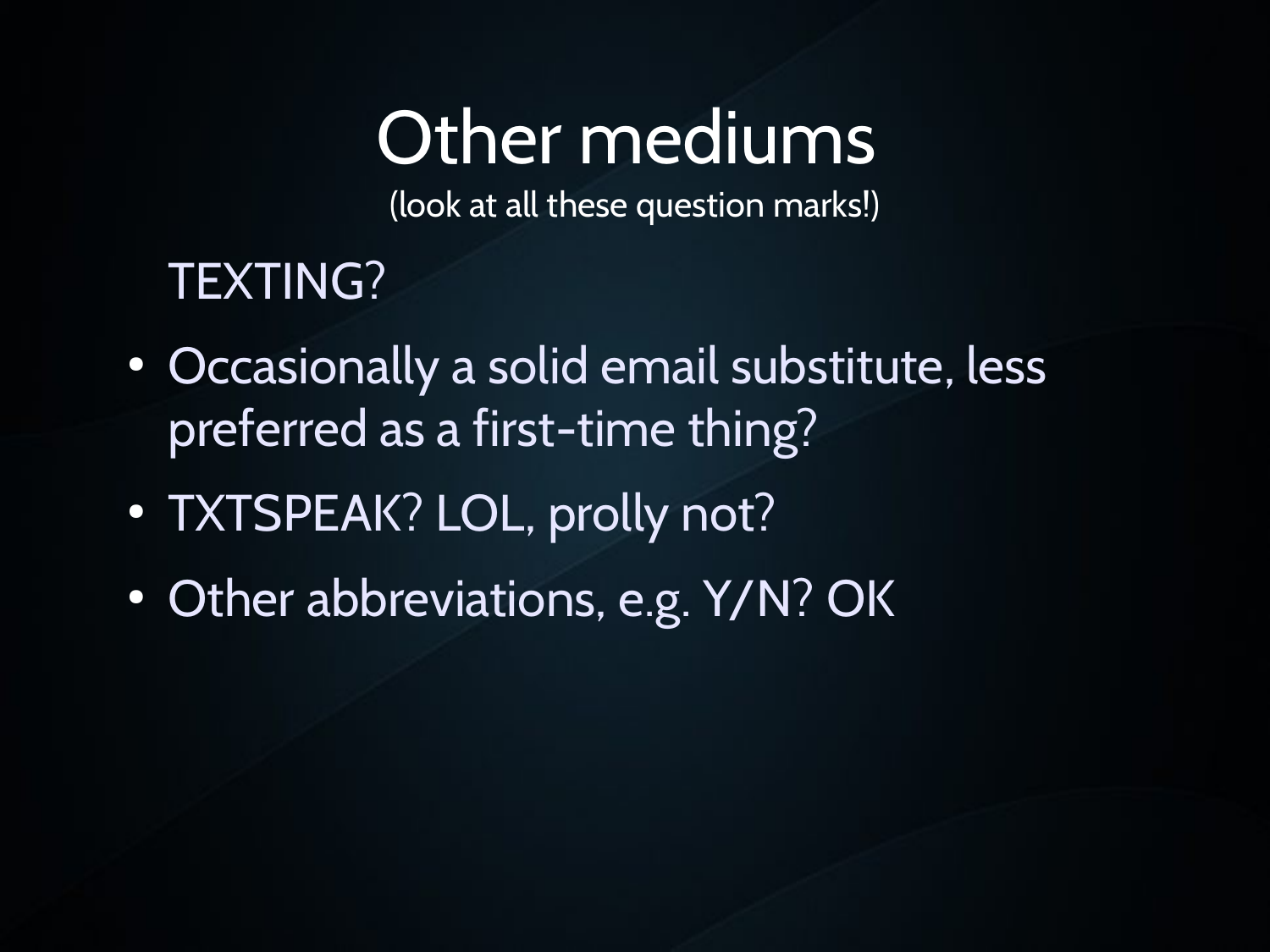## Asynchronous (?)

EMAIL I'd suggest email is still, by far, king.

• Quasi-Synchronous

(speedy, but still time to compose)

- Cheap
- Ubiquitous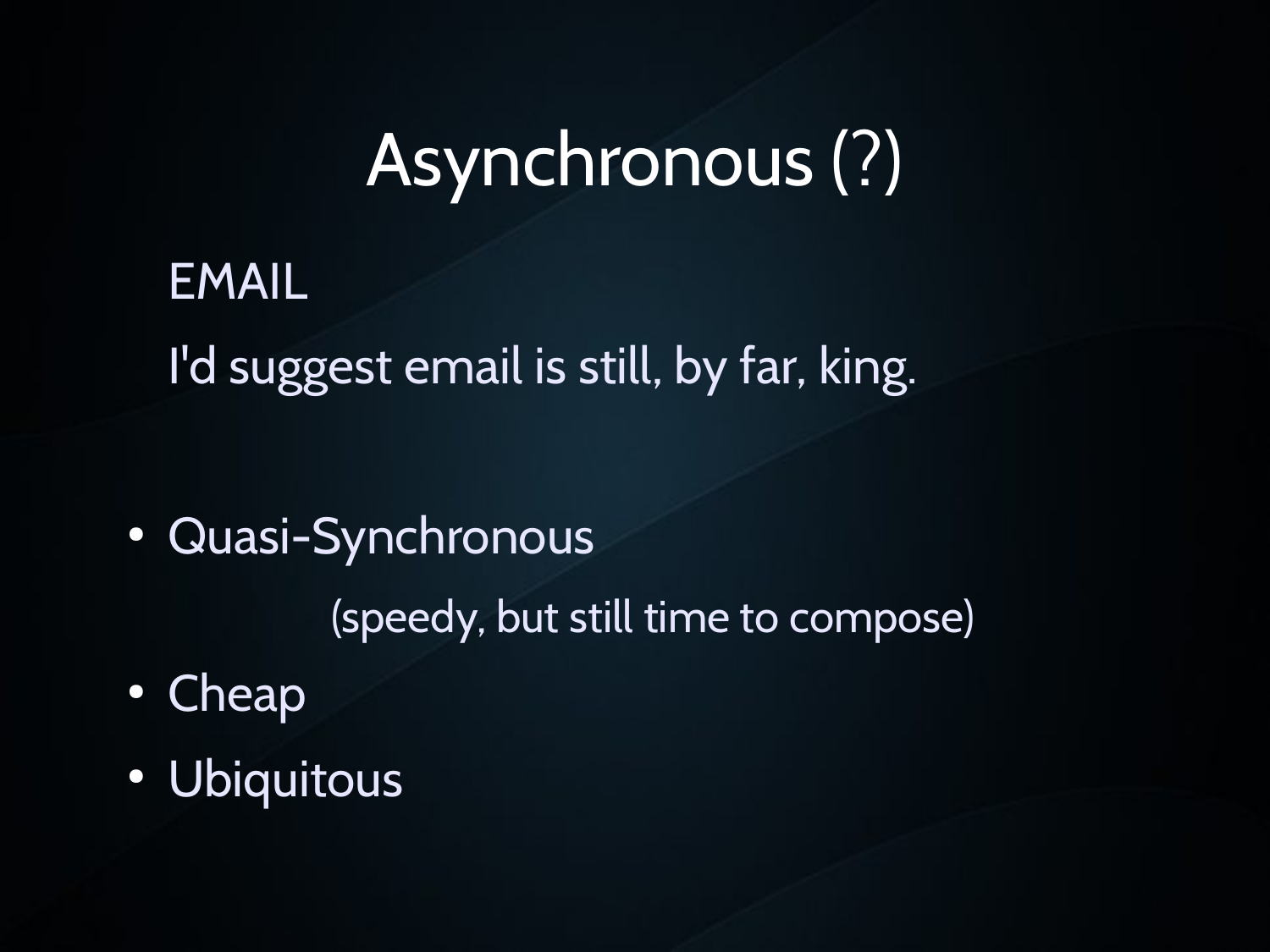Effective Email – before you begin 1.Determine relationship with recipient How Formal? First Time? (this is huge)

2. Remember, NOT PRIVATE, SAVED FOREVER

3. Most importantly:

How can I make this as easy as possible for the recipient? (while maintaining decorum)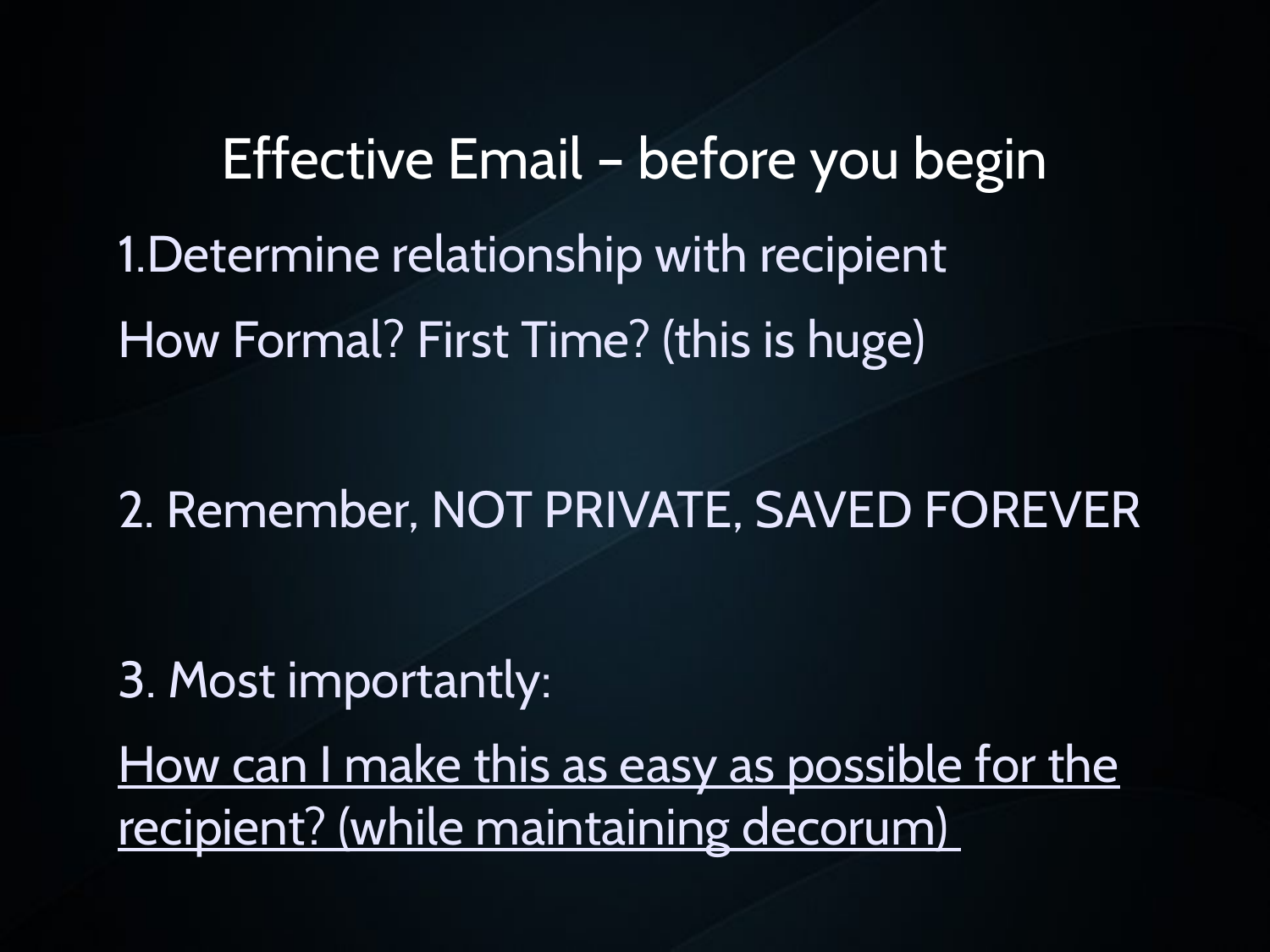### Effective Email – Subject Line

Take time here; great opportunity to be helpful and to stand out.

Be useful – you are one of many

Be human – you might have to beat a spam filter, literally or figuratively.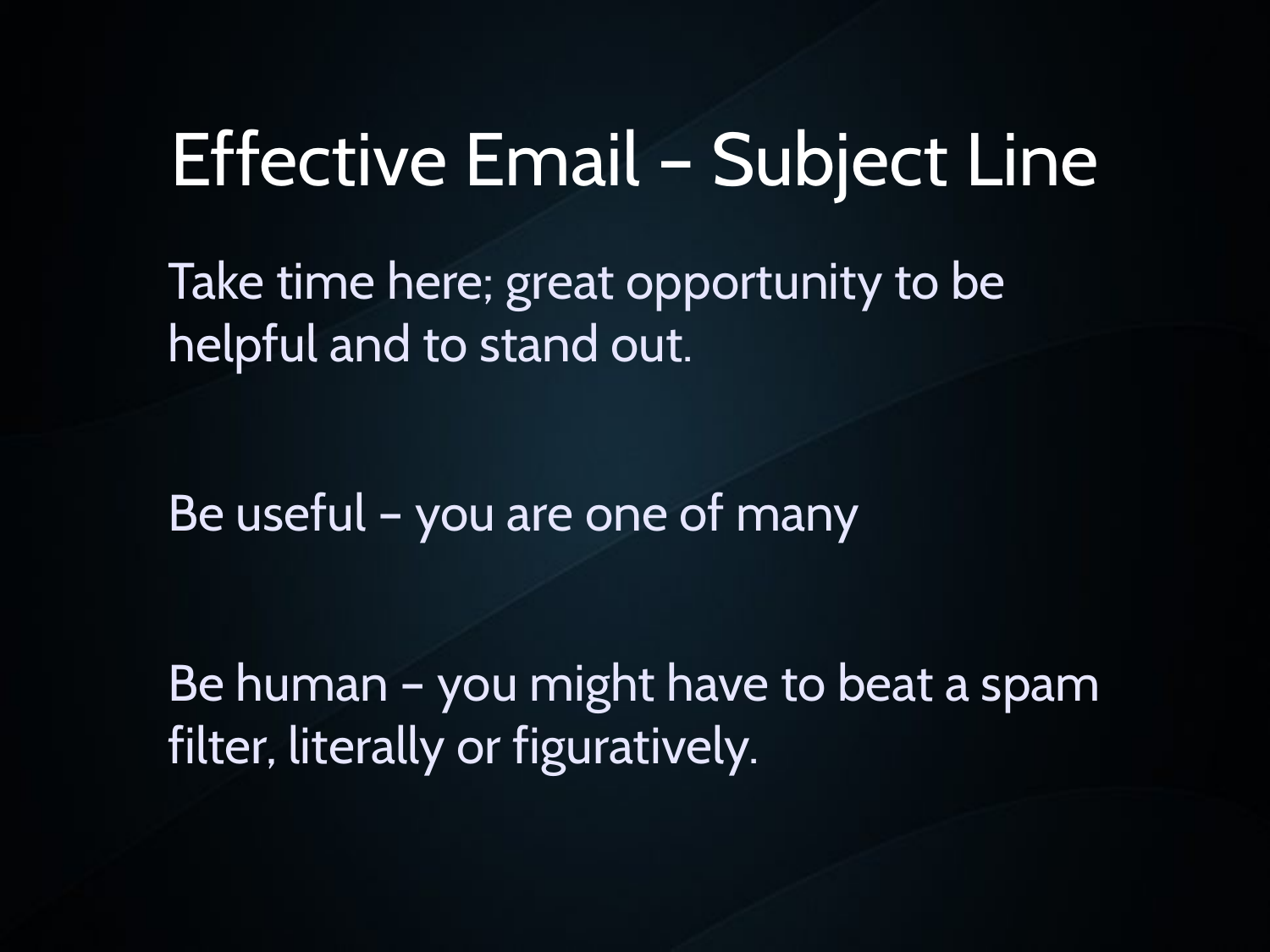### Effective Email - Body

- Greet and/or pleasantries, if necessary
- Journalism style
- TELL THEM WHAT TO DO

(path of least resistance)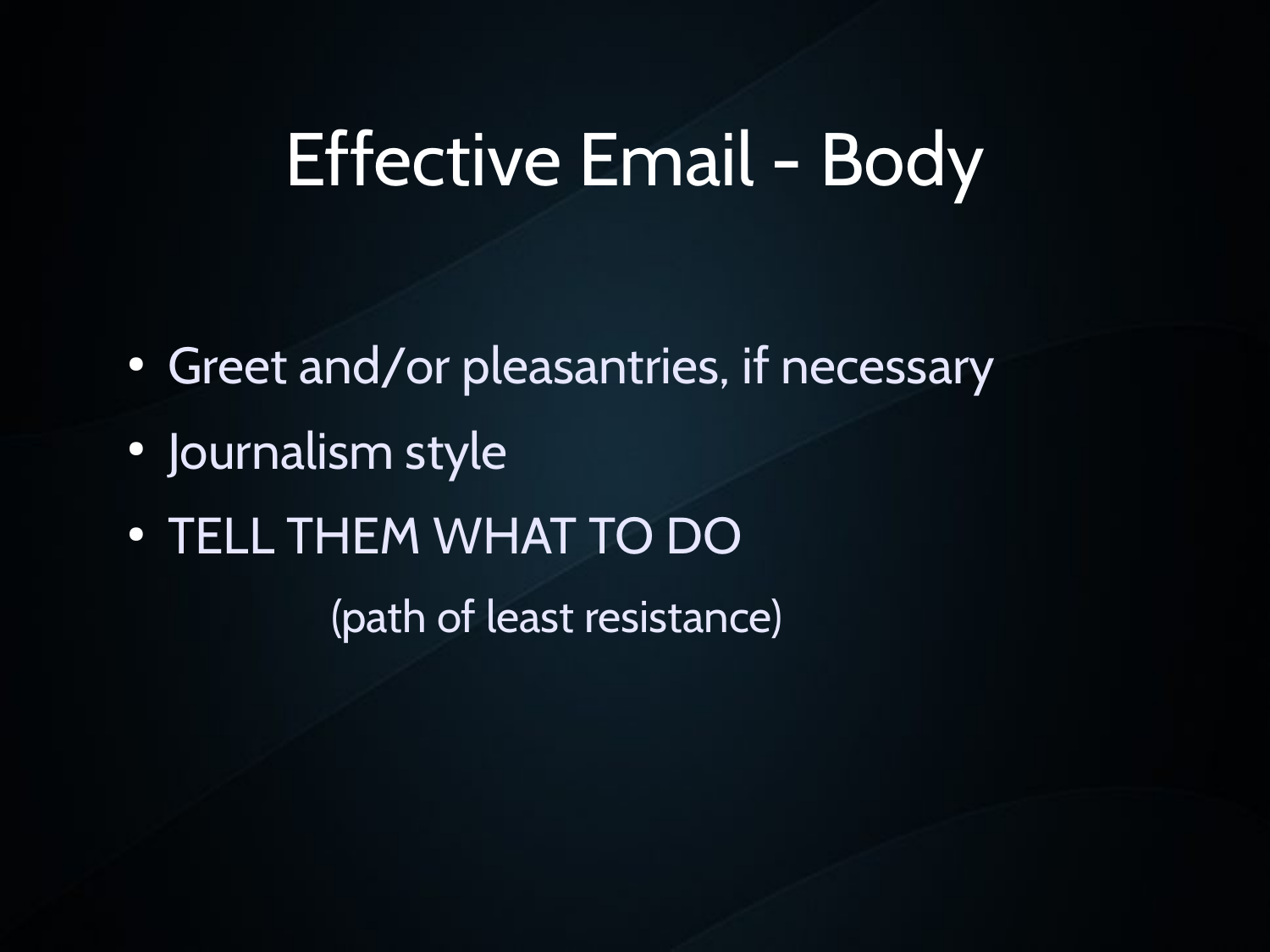### Effective Email – Body, cont'd

• Attachments? ONLY IF NECESSARY

Text doc? Maybe not even needed

- Proofread
- Respond Promptly